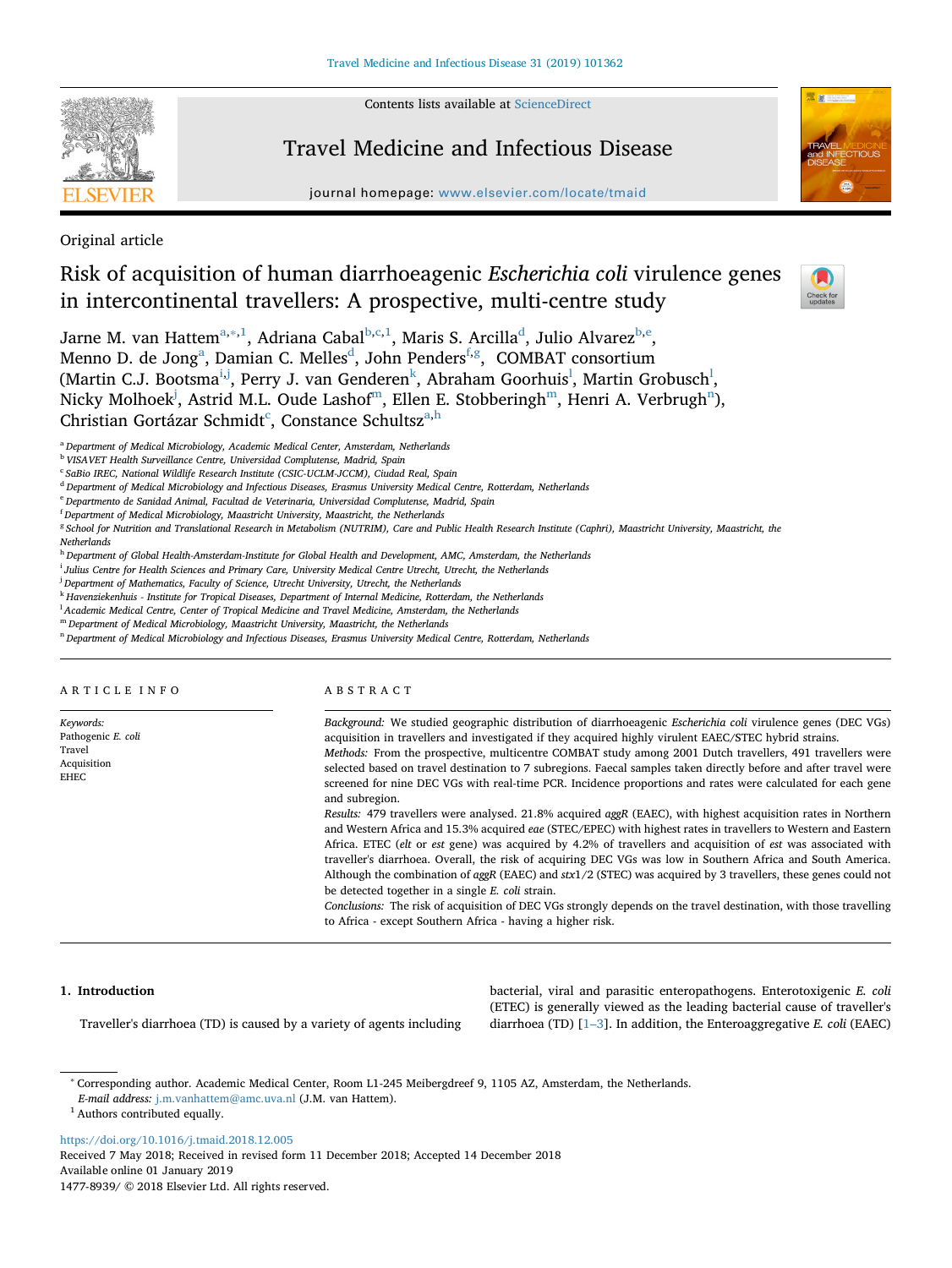can cause diarrhoea, including TD, in both developing and industrialized countries [\[4,](#page-6-1)[5](#page-6-2)].

ETEC and EAEC belong to the well-known diarrhoeagenic *Escherichia coli* (DEC) group, which comprises another four intestinal pathotypes, including Shigatoxin-producing *E. coli* (STEC/EHEC), Enteropathogenic *E. coli* (EPEC), Enteroinvasive *E. coli* (EIEC) and Diffusely Adherent *E. coli* (DAEC) [\[6\]](#page-6-3). All these pathotypes possess diverse virulence factors (VFs), such as toxins, fimbriae or adhesins, which are responsible for their pathogenicity and are encoded by virulence genes (VGs), mainly located on plasmids [[7](#page-6-4)]. Although a large number of putative VFs have been identified, no single factor appears to be consistently present in all pathogenic strains, and the presence of a VG does not necessarily lead to expression of the VF, thus complicating the evaluation of the significance of their detection [[8](#page-6-5)].

In addition to the typical pathotypes, hybrid pathotypes carrying VGs from more than one pathotype can exist, as seen during the EHEC O104:H4 outbreak in Germany in 2011. The unusual combination of VGs of EAEC and EHEC pathotypes made this outbreak strain extremely virulent [\[9\]](#page-6-6). Fenugreek sprouts imported from Egypt were identified as the most likely source of this strain*,* although still debatable given the lack of isolated colonies from this matrix [[10](#page-6-7)[,11](#page-6-8)].

Travel-acquired pathogenic *E. coli* strains can potentially be further transmitted within households after return as previously shown for travel-acquired multiresistant *E. coli* isolates [\[12](#page-6-9),[13\]](#page-6-10) and VGs, especially shiga toxin genes (*stx*), can spread by horizontal transmission [[14](#page-6-11)[,15](#page-6-12)]. Therefore, international travel could play a substantial role in the emergence of outbreak strains. Previous studies have mainly focused on the association between acquisition of DEC and (persisting) TD, but only few have prospectively studied geographic distribution of DEC VGs acquisition and carriage in healthy individuals [\[16–19\]](#page-6-13). Assessment of the risk of acquisition per geographic region may give an indication of the likelihood of outbreak strains to emerge elsewhere.

We and others have previously shown that travel destination is the most important risk factor for acquisition of extended-spectrum β-lactamase-producing Enterobacteriaceae (ESBL-E) during international travel [[13](#page-6-10)[,20](#page-6-14)]. We hypothesized that the risk of acquiring DEC VGs during travel also depends on the sub-region visited and we studied the acquisition of *E. coli* VGs in travellers with a focus on geographic distribution. Secondly, we investigated whether travellers acquired the combination of EAEC and STEC VGs in single *E. coli* strains.

#### **2. Material and methods**

#### *2.1. Study population*

Within the prospective, multicentre COMBAT study, 2001 Dutch travellers were included from November 2012 until November 2013. Faecal swabs in modified Cary Blair transport medium (Fecal Swab®; Copan, Brescia, Italy) and questionnaires were collected before travel and immediately after return as previously described [\[13](#page-6-10),[21\]](#page-6-15). Samples were processed directly upon arrival at the laboratory, where they were inoculated on McConkey agar plates and incubated overnight. A scrape of the growth on this agar from all faecal samples was suspended in glycerol and together with the residuals in Cary Blair medium stored at −80 °C for future research. Only participants providing written informed consent were enrolled. Ethical approval was obtained by the Medical Ethical Committee of Maastricht University Medical Center (study number: METC 12-4-093). A full description of the study design has been published elsewhere [[21\]](#page-6-15).

#### *2.2. Selection of travellers*

For the present study, we focused on the seven United Nations' defined subregions that were most frequently visited by the participants in our study [\[Table 1\]](#page-1-0). After excluding subjects that had travelled to multiple subregions, we randomly selected 70 travellers for six and 71

# <span id="page-1-0"></span>**Table 1**

Characteristics of included travellers ( $n = 479$ ).

| Sex                                     | Female                 | 263 | 54.9%       |
|-----------------------------------------|------------------------|-----|-------------|
|                                         | Male                   | 216 | 45.1%       |
| Age (median, range in years)            |                        | 52  | 19-81       |
| Chronic illness                         | Yes                    | 105 | 21.9%       |
|                                         | No                     | 374 | 78.1%       |
| Antibiotic use within 3 months before   | Yes                    | 45  | 9.4%        |
| travel                                  | No                     | 434 | 90.6%       |
| Use antacids                            | Yes                    | 73  | 15.2%       |
|                                         | No                     | 406 | 84.8%       |
| Median duration of travel in days (IQR) |                        | 18  | $(14 - 23)$ |
| Purpose of travel                       | Holiday                | 395 | 82.5%       |
|                                         | Work or internship     | 38  | 7.9%        |
|                                         | Visiting friends or    | 19  | 4.0%        |
|                                         | relatives              |     |             |
|                                         | Other                  | 27  | 5.6%        |
| Subregion visited during travel         | South Eastern Asia     | 69  | 14.4%       |
|                                         | Eastern Africa         | 68  | 14.2%       |
|                                         | Northern Africa        | 68  | 14.2%       |
|                                         | Southern Africa        | 70  | 14.6%       |
|                                         | Western Africa         | 67  | 14.0%       |
|                                         | South America          | 67  | 14.0%       |
|                                         | Southern Asia          | 70  | 14.6%       |
| Accommodation during travel             | Hotel or apartment     | 121 | 25.3%       |
|                                         | Luxury                 | 109 | 22.8%       |
|                                         | Low budget             | 53  | 11.1%       |
|                                         | Family or local people | 20  | 4.2%        |
|                                         | Tent                   | 12  | 2.5%        |
|                                         | Several                | 146 | 30.5%       |
|                                         | Other                  | 18  | 3.7%        |
| Traveller's diarrhoea                   | Yes                    | 183 | 38.2%       |
|                                         | No                     | 296 | 61.8%       |
| Antibiotic use during travel            | Yes                    | 28  | 5.8%        |
|                                         | Nο                     | 451 | 94.2%       |
| Medical care during travel              | Visited doctor or      | 16  | 3.3%        |
|                                         | hospital               |     |             |
|                                         | No medical care        | 463 | 96.7%       |
|                                         |                        |     |             |

Legend: IQR, interquartile range.

travellers for the remaining of these seven subregions, resulting in a study population of 491 travellers.

## *2.3. Detection of VGs directly on stool samples*

Fecal genomic DNA of pre- and post-travel samples was extracted using the MagNA Pure 96 System (Roche Diagnostics, the Netherlands) with inclusion of Phocine Herpes Virus (PhoHV) DNA as an internal control (IC) for extraction and amplification efficiency. Real-time PCRs were performed to detect the presence of nine VGs characteristic for intestinal *E. coli* pathotypes [\[Table 2\]](#page-1-1). Primers for amplification of the VGs have been published previously [[22\]](#page-6-16).

#### <span id="page-1-1"></span>**Table 2**

Pathotypes of diarrhoeagenic *E. coli* and corresponding virulence genes (VGs) tested in this study.

| Pathotype                    | <b>VGs</b>               |
|------------------------------|--------------------------|
| STEC/EHEC                    | stx1<br>strx2            |
|                              | eae.<br>ehxA             |
| <b>ETEC</b>                  | elt                      |
| EIEC/Shigella<br><b>EAEC</b> | est<br>invA<br>aggR      |
| EPEC.                        | eae<br>bfpA <sup>a</sup> |

<span id="page-1-2"></span><sup>a</sup> Typical EPEC: *eae* +  $bfA}$  + *;* atypical EPEC; *eae* + *bfp*A*-*.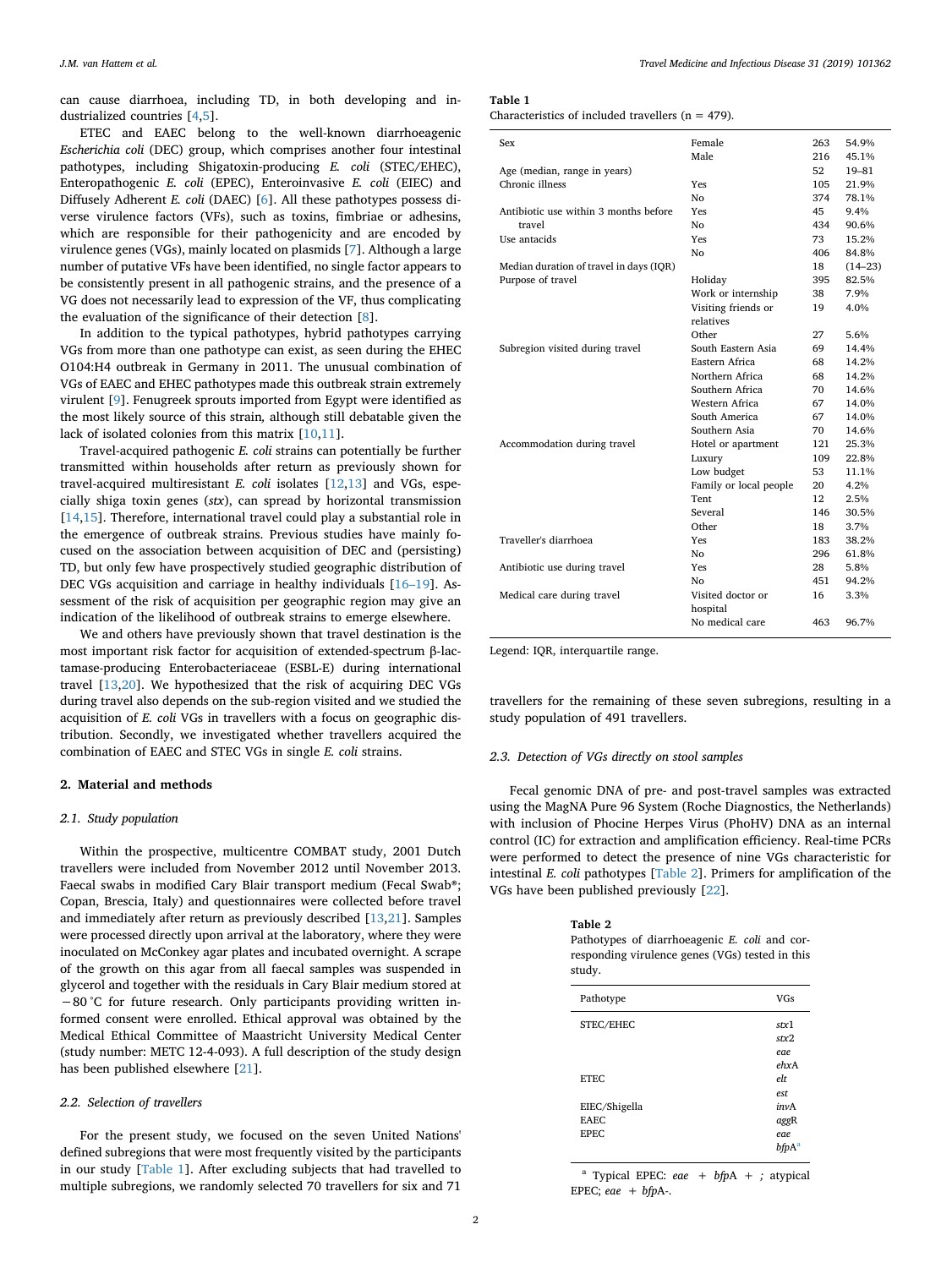Five *E. coli* reference strains (STEC, EPEC, ETEC, EIEC and EAEC/ EHEC) were included as positive controls for each of the targets and PCRs were performed following a previously described and validated protocol [\[23](#page-6-17)]. In each PCR assay, three negative controls and three positive controls were included. PCRs with Cq values under or equal to 38 were considered positive. Subjects with one or more samples with negative internal controls were not analysed.

# *2.4. Detection of possible hybrid EAEC/STEC strains on cultured colonies*

From the travellers who acquired simultaneously both *aggR* (EAEC) and *stx* (STEC) genes, the stored growth on McConkey agar plates was analysed for the presence of hybrid EAEC/STEC strains. First, samples were defrosted and inoculated on Columbia agar supplemented with 5% sheep blood (Biomérieux) and McConkey agar. After overnight incubation, twelve morphologically different colonies were selected and confirmed to be *E. coli* species by matrix-assisted laser desorption/ionisation time-of-flight mass spectrometry (Bruker Microflex LT, Bruker, London, UK). All *E. coli* isolates were subsequently subjected to PCR specific to the *aggR* (EAEC) and *stx*1 and *stx*2 (STEC) genes.

#### *2.5. Definitions*

The dynamics of DEC VGs were defined as follows:

1) Non-carrier: negative PCR pre- and post-travel

- 2) Acquisition: negative PCR pre-travel, positive PCR post-travel
- 3) Loss: positive PCR pre-travel, negative PCR post-travel
- 4) Persistent carrier: positive PCR pre- and post-travel.

Acquisition rates (incidence proportions and incidence rates) were calculated for those who were negative for the given gene before travel (the 'at risk population'). TD was defined as three or more unformed stools within a 24-h period during travel, with or without accompanying symptoms.

## *2.6. Statistical analysis*

Incidence proportions (IP) and incidence rates (IR) per 100 persondays of travel (100 pdt) and accompanying 95% CIs for acquisition were calculated for each sub-region and VG. IR per 100 pdt was calculated with a maximum likelihood method that was based on a constant acquisition rate with right-censored and interval-censored data. If 95% CIs between sub-regions did not overlap, the difference in acquisition was considered significant.

The association between acquisition of VGs and TD was calculated with the Chi-squared test (χ2) using MedCalc [[24\]](#page-6-18). P-values below 0.05 were considered statistically significant.

## **3. Results**

Of the 491 selected travellers, one or more samples were missing from 7 subjects and samples of 5 subjects had negative IC-PCR's. Therefore 479 travellers were included in further analyses. Median travel duration was 18 days (IQR 14–23) and leisure (82.5%) was the main purpose of travel. Travellers to Northern Africa travelled for shorter periods than those to other regions with median durations of 12 days (IQR 8–14) and 19 days (IQR 15–24) respectively. Travellers' diarrhoea was reported by 183 travellers (38.2%) [[Table 1](#page-1-0)].

In [\[Table 3](#page-3-0)] the dynamics of DEC VGs are summarized. Briefly, twenty-nine (6.1%) travellers carried one or more VGs before travel (*eae* (STEC/EPEC), n = 14; *aggR* (EAEC), n = 11; *ehx*A (STEC), n = 6; *bfpA* (EPEC),  $n = 3$ ; *stx*1 (STEC),  $n = 2$ ; *stx*2 (STEC),  $n = 1$ ; *invA* (EIEC),  $n = 1$  and *est* (ETEC),  $n = 1$ ). During travel, 164 subjects acquired a total of 234 genes. Of the travellers at risk (negative before travel), substantial IPs of 21.8% (95%CI 18.2–26.5) and 15.3% (12.1–19.3)

were seen for the EAEC *agg*R and STEC/EPEC *eae* genes respectively, while acquisition of the other VGs under study was much lower ranging from 0.4% to 4.4% [[Table 3](#page-3-0)].

In addition, there were 28/456 (6.1%) travellers at risk that acquired both *eae* (STEC/EPEC) and *aggR* (EAEC) VGs while 11/468 (2.4%) travellers at risk acquired both *aggR* (EAEC) and ETEC VGs (5 *est*, 4 *elt* and 2 both). Of those travellers, 8/11 (72.7%) had TD of which 3 travellers were still symptomatic on return. Nine travellers acquired the combination of STEC/EPEC *eae* and STEC *ehx*A, three acquired the combination of *stx1* and *eae*, but none of them acquired the combination of *stx*/*eae*/*ehx*A (typical EHEC). Another three travellers to Africa (one to Eastern, one to Northern, and one to Western Africa) acquired both *eae* and *bfp*A VGs, which are genes from typical EPEC (tEPEC) pathotype.

Of the travellers with acquisition of *est* (ETEC) 10/12 (83.3%) had TD compared to 173/467 (37.0%) of travellers without acquisition of *est* (ETEC) ( $p = 0.001$ ). For the other VGs, no significant association between acquisition and TD was found.

Depending on the studied VG, large differences in acquisition rates between sub-regions were observed. For *aggR* (EAEC), incidence proportions (acquisition rates) where comparable for Western, Northern and Eastern Africa (33.3%, 31.3% and 29.2% respectively) and these acquisition rates did not differ significantly from South-Eastern Asia and Southern Asia. If we look at incidence rates per 100 pdt however, significant differences arefound between Northern Africa and South-Eastern and Southern Asia. Also, incidence rates per 100 pdt are [3.13/ 1.71 = ] 1.83 times higher in Northern Africa than in Eastern Africa, although this difference is not significant as 95CI's overlap [[Fig. 1](#page-5-0), Supplementary Table].

For *eae* (STEC/EPEC), similar acquisition rates - i.e. not significantly different - were found in Western, Northern and Eastern Africa, South-Eastern Asia, Southern Asia and South America. Significant differences in acquisition rates were found between Eastern and Southern Africa only. When looking at incidence rates of per 100 pdt of *eae,* additionally, significant differences were found between Southeastern-/ Southern-Asia and Southern Africa and between Western and Southern Africa [[Fig. 1](#page-5-0), Supplementary Table].

The third most frequently acquired gene, STEC *ehx*A, was most frequently acquired in Eastern Africa (7/67; 10.4% 95CI 5.0–21.9%) and only by one of the travellers to Western Africa, South America and Southern Asia, although this difference was not statistically significant [Supplementary Table].

A total of 20 travellers acquired ETEC genes: 9 acquired *elt*, 8 *est* and 3 travellers acquired both genes. Incidence rates ranged from 0.00 per 100 pdt (94%CI 0.00–0.28) in Southern Asia to 0.38 per 100 pdt (0.10–1.00) in Northern Africa [Supplementary Table].

EIEC *invA* was acquired by 4 travellers: two in Northern Africa and one in Western Africa and Southern Asia.

The combination of *aggR* (EAEC) and *stx2* (STEC) genes as harboured by the German EHEC outbreak strain was acquired by one of the travellers and the combination of *aggR* (EAEC) and *stx1 (*STEC) genes was acquired by two travellers. One of these three travellers acquired the combination of *aggR* (EAEC), *stx*2 (STEC) and *ehx*A (STEC) and had travelled to Gambia, in Western Africa. Another two acquired the combination of *aggR* (EAEC), *stx*1 (STEC) and *eae* (STEC/EPEC) and both of them had travelled to Eastern Africa, one to Zambia and the other to Tanzania.

From each of these 3 travellers, PCRs targeting *aggR* (EAEC) and *stx*1 and *stx*2 (STEC) were performed on 35 randomly selected *E. coli* colonies isolated from the stored McConkey agar. Although *stx* (STEC) and *aggR* (EAEC) genes were found in separate isolates, none of the tested strains presented the *agg*R/*stx* combination. Of the traveller that acquired *aggR* (EAEC) and *stx*2 (STEC), 7 isolates were *stx*2 (STEC) positive and 3 were *aggR* (EAEC) positive. Of the travellers that acquired *agg*R/*stx*1, one traveller had 7 *aggR* (EAEC) positive and 1 *stx*1 (STEC) positive isolate and the other traveller just 1 *aggR* (EAEC)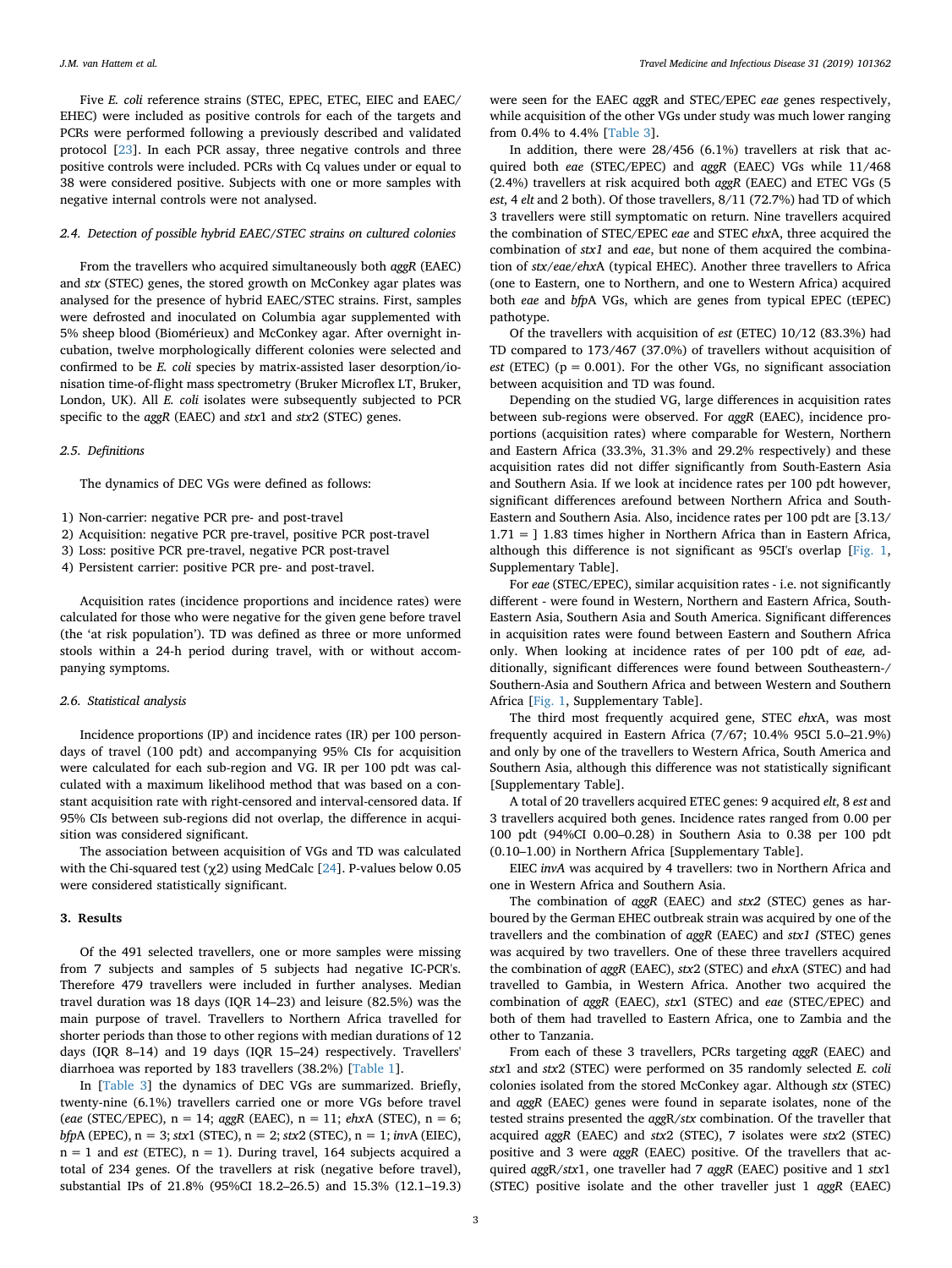<span id="page-3-0"></span>

|                                                                                                                          | aggR (EAEC)                                         |                                                          |                                 |                                                                     |                                                            |                                   | Stx1 (STEC)                                              |                        |                                         |                                |                                                           |                                 | stx2 (STEC)                                      |                                                                         |                               |
|--------------------------------------------------------------------------------------------------------------------------|-----------------------------------------------------|----------------------------------------------------------|---------------------------------|---------------------------------------------------------------------|------------------------------------------------------------|-----------------------------------|----------------------------------------------------------|------------------------|-----------------------------------------|--------------------------------|-----------------------------------------------------------|---------------------------------|--------------------------------------------------|-------------------------------------------------------------------------|-------------------------------|
|                                                                                                                          | $\mathbf{\hat{P}}^a$                                |                                                          | No TD <sup>a</sup>              |                                                                     | Total                                                      |                                   | Ê                                                        |                        | No $\mathbf{TD}^a$                      |                                | Total                                                     |                                 | Ĕ                                                |                                                                         | No TD <sup>a</sup>            |
|                                                                                                                          | $\simeq$                                            | $\delta$                                                 | $\mathsf{z}$                    | $\%$                                                                | $\mathord{\succeq}$                                        | $\delta$                          | $\mathsf{z}$                                             | $\mathcal{S}$          | $\mathord{\succeq}$                     | $\delta$                       | $\mathsf{z}$                                              | $\delta$                        | $\mathsf{z}$                                     | $\delta$                                                                | $\mathsf{z}$                  |
| Persistent carrier<br>Acquisition <sup>b</sup><br>Non-carrier<br>Loss                                                    | 135<br>$\frac{44}{3}$<br>$\overline{ }$<br>$\infty$ | 43.1%<br>20.0%<br>36.9%<br>50.0%                         | 231<br>$58\,$<br>4 <sub>o</sub> | $\begin{array}{l} 63.1\% \\ 56.9\% \\ 80.0\% \\ 50.0\% \end{array}$ | $360$<br>$100$<br>$6$                                      | $76.4\%$<br>21.3%<br>1.0%<br>1.3% | $\frac{62}{5}$ + 0                                       | 37.9%<br>80.0%<br>0.0% | $\begin{array}{c} 293 \\ 1 \end{array}$ | 100.0%<br>$62.1\%$<br>$20.0\%$ | $472$<br>$45$<br>$0$<br>$0$                               | 98.7%<br>0.8%<br>0.4%           | $\begin{smallmatrix} 183 \\ 0 \end{smallmatrix}$ | $\frac{38.4\%}{0.0\%}$                                                  | $\frac{293}{21}$              |
| Total                                                                                                                    | 183                                                 |                                                          | 296                             |                                                                     | 479                                                        | 100%                              | 183                                                      |                        | 296                                     |                                | 479                                                       | 100%                            | 183                                              |                                                                         | 296                           |
| Acquisition among at risk<br>population<br>Before travel <sup>c</sup><br>At risk <sup>d</sup>                            |                                                     |                                                          |                                 |                                                                     | $\frac{468}{102}$<br>$\Xi$                                 | 21.8%<br>2.3%                     |                                                          |                        |                                         |                                | 777                                                       | 0.4%<br>$0.8\%$                 |                                                  |                                                                         |                               |
|                                                                                                                          | est (ETEC)                                          |                                                          |                                 |                                                                     |                                                            |                                   | $et$ (ETEC)                                              |                        |                                         |                                |                                                           |                                 | $eae$ (STEC/EPEC)                                |                                                                         |                               |
|                                                                                                                          | Ĕ<br>$\geq$                                         | $\%$                                                     | $\rm No\; TD^a$<br>$\geq$       | $\%$                                                                | $_{\rm{N}}^{\rm{Total}}$                                   | $\delta$                          | Å<br>$\mathbf{z}$                                        | $\%$                   | No $\mathbf{T}\mathbf{D}^a$             | $\%$                           | $_{\rm N}^{\rm Total}$                                    | $\delta$                        | Ê<br>$\mathbf{z}$                                | $\delta$                                                                | No $\mathbf{T}\mathbf{D}^a$ N |
| Persistent carrier<br>Acquisition <sup>b</sup><br>Non-carrier<br>Loss                                                    | 173<br>$10$<br>$\circ$                              | $\begin{array}{l} 37.1\% \\ 83.3\% \\ 0.0\% \end{array}$ | $\frac{23}{2}$ $\frac{1}{1}$    | $16.7\%$<br>$100.0\%$<br>62.9%                                      | $\frac{466}{12}$                                           | 97.3%<br>2.5%<br>0.2%             | 179<br>$\circ$ $\circ$                                   | 38.2%<br>36.4%         | $89$<br>$700$                           | $61.8%$<br>$63.6%$             | $468$<br>11<br>$\circ$ $\circ$                            | 97.7%<br>2.3%                   | $\frac{45}{3}$ $\frac{3}{2}$ $\frac{3}{2}$       | $\begin{array}{l} 36.8\% \\ 46.5\% \\ 43.3\% \\ 40.0\% \end{array}$     | $\frac{49}{3}$ % $\circ$ %    |
| Total                                                                                                                    | 183                                                 |                                                          | 296                             |                                                                     | 479                                                        | 100%                              | 183                                                      |                        | 296                                     |                                | 479                                                       | 100%                            | 183                                              |                                                                         | 296                           |
| Acquisition among at risk<br>population<br>Before travel <sup>c</sup><br>At $\ensuremath{\mathrm{risk}}\xspace^\text{d}$ |                                                     |                                                          |                                 |                                                                     | $\frac{478}{12}$<br>$\overline{\phantom{a}}$               | $0.2\%$<br>2.5%                   |                                                          |                        |                                         |                                | $rac{479}{479}$<br>$\mathbf{H}$                           | $0.0\%$<br>2.3%                 |                                                  |                                                                         |                               |
|                                                                                                                          | stx2 (STEC)                                         |                                                          |                                 | invA (EIEC)                                                         |                                                            |                                   |                                                          |                        |                                         | bfpA (EPEC)                    |                                                           |                                 |                                                  |                                                                         |                               |
|                                                                                                                          | No ${\rm \bf TD}^a$                                 | Total                                                    |                                 | <b>P</b> <sup>a</sup>                                               |                                                            | No TD <sup>a</sup>                |                                                          | Total                  |                                         | Å                              |                                                           | No TD <sup>a</sup>              |                                                  | Total                                                                   |                               |
|                                                                                                                          | $\%$                                                | z                                                        | $\%$                            | $\mathsf{z}$                                                        | $\%$                                                       | $\simeq$                          | $\%$                                                     | $\mathsf{z}$           | ℅                                       | z                              | $\%$                                                      | $\mathsf{z}$                    | $\%$                                             | $\simeq$                                                                | $\%$                          |
| Persistent carrier<br>$\mbox{Acquistion}^{\mbox{\tiny\rm b}}$<br>Non-carrier<br>$_{\rm LOS}$                             | $100.0\%$<br>$100.0\%$<br>61.6%                     | 476<br>$\mathbf{\Omega}$<br>$\overline{a}$               | 99.4%<br>0.4%<br>0.2%           | 179<br>$\infty$ $\rightarrow$                                       | $\begin{array}{l} 37.8\% \\ 75.0\% \\ 100.0\% \end{array}$ | $295$<br>$10$                     | $\begin{array}{l} 62.2\% \\ 25.0\% \\ 0.0\% \end{array}$ | $44 - 0$               | 99.0%<br>0.8%<br>0.2%                   | $\frac{178}{4}$ - 0            | $\begin{array}{l} 38.0\% \\ 57.1\% \\ 33.3\% \end{array}$ | $\overline{a}$ ສ $\overline{a}$ | $62.0%$<br>$42.9%$<br>$66.7%$                    | $\overset{\circ}{\ast}$ $\overset{\circ}{\ast}$ $\overset{\circ}{\ast}$ | 97.9%<br>1.5%<br>0.6%         |
| Total                                                                                                                    |                                                     | 479                                                      | 100%                            | 183                                                                 |                                                            | 296                               |                                                          | 479                    | 100%                                    | 183                            |                                                           | 296                             |                                                  | 479                                                                     | 100%                          |
|                                                                                                                          |                                                     |                                                          |                                 |                                                                     |                                                            |                                   |                                                          |                        |                                         |                                |                                                           |                                 |                                                  |                                                                         | (continued on next page)      |

*J.M. van Hattem et al. Travel Medicine and Infectious Disease 31 (2019) 101362*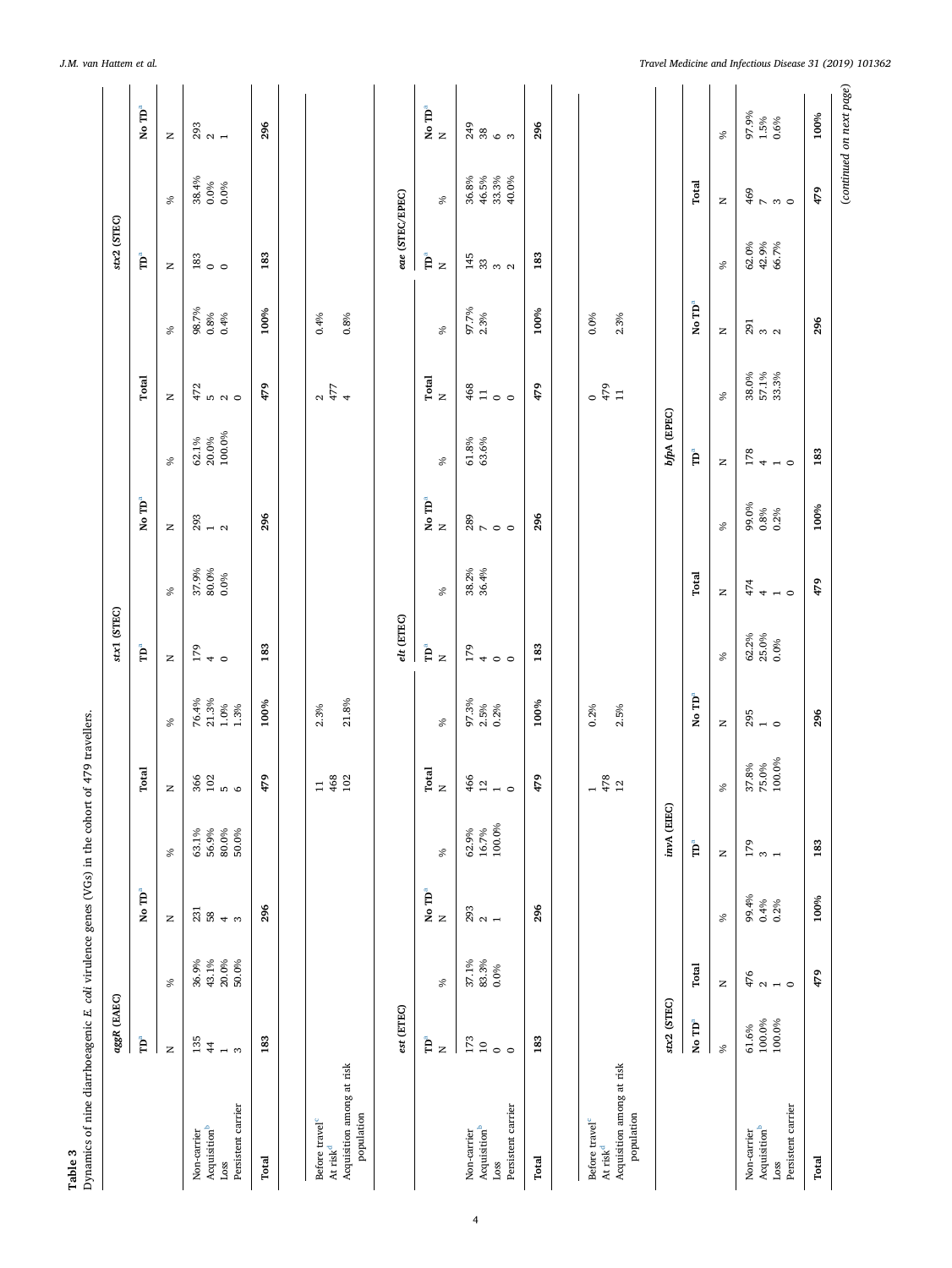| Ξ      |
|--------|
| ĺ      |
| с<br>٦ |
| ¢      |
| ۵<br>¢ |
|        |

<span id="page-4-3"></span><span id="page-4-2"></span><span id="page-4-1"></span><span id="page-4-0"></span>

|                                                                                                                                                                                                                                                                | stx2 (STEC)                    |                            |                | invA (EIEC)                              |                        |                               |                                                            |                        |                                | bfpA (EPEC) |      |                    |      |       |          |
|----------------------------------------------------------------------------------------------------------------------------------------------------------------------------------------------------------------------------------------------------------------|--------------------------------|----------------------------|----------------|------------------------------------------|------------------------|-------------------------------|------------------------------------------------------------|------------------------|--------------------------------|-------------|------|--------------------|------|-------|----------|
|                                                                                                                                                                                                                                                                | No $\mathbf{TD}^a$             | Total                      |                | $\mathbf{\tilde{P}}^a$                   |                        | No TD <sup>a</sup>            |                                                            | Total                  |                                | ์<br>คิ     |      | No $\mathbf{ID}^a$ |      | Total |          |
|                                                                                                                                                                                                                                                                | $\%$                           | Z                          | $\%$           | z                                        | $\%$                   | $\mathsf{z}$                  | $\%$                                                       | z                      | $\%$                           | z           | $\%$ | Z                  | $\%$ | z     | $\delta$ |
| Before travel <sup>c</sup>                                                                                                                                                                                                                                     |                                |                            | $0.2\%$        |                                          |                        |                               |                                                            |                        | $0.2\%$                        |             |      |                    |      |       | 0.6%     |
| Acquisition among at risk<br>population<br>At risk <sup>d</sup>                                                                                                                                                                                                |                                | $\frac{478}{2}$            | 0.4%           |                                          |                        |                               |                                                            | 478                    | 0.8%                           |             |      |                    |      | 3476  | 1.5%     |
|                                                                                                                                                                                                                                                                | eae (STEC/EPEC)                |                            |                | ehxA (STEC)                              |                        |                               |                                                            |                        |                                |             |      |                    |      |       |          |
|                                                                                                                                                                                                                                                                | No $\mathbf{ID}^a$<br>$\delta$ | $_{\rm I~out}^{\rm Total}$ | $\delta_0$     | $\mathbf{\tilde{D}}^a$<br>$\overline{z}$ | $\%$                   | No $\mathbf{T}\mathbf{D}^a$ N | $\%$                                                       | $_{\rm N}^{\rm Total}$ | $\%$                           |             |      |                    |      |       |          |
| Acquisition <sup>b</sup><br>Non-carrier                                                                                                                                                                                                                        | 63.2%<br>53.5%                 | 394                        | 82.3%<br>14.8% | $\frac{176}{D}$                          | 38.9%<br>33.3%<br>0.0% | $\frac{276}{14}$              | $\begin{array}{l} 61.1\% \\ 66.7\% \\ 100.0\% \end{array}$ | $452$<br>$700$         | $94.4\%$<br>$4.4\%$<br>$1.3\%$ |             |      |                    |      |       |          |
| Persistent carrier<br>Loss                                                                                                                                                                                                                                     | 66.7%<br>60.0%                 | $\overline{R}$ on          | 1.9%<br>1.0%   |                                          |                        |                               |                                                            |                        |                                |             |      |                    |      |       |          |
| Total                                                                                                                                                                                                                                                          |                                | 479                        | 100%           | 183                                      |                        | 296                           |                                                            | 479                    | 100%                           |             |      |                    |      |       |          |
| Before travel <sup>c</sup>                                                                                                                                                                                                                                     |                                | $\overline{14}$            | 2.9%           |                                          |                        |                               |                                                            |                        | 1.3%                           |             |      |                    |      |       |          |
| At risk $d$                                                                                                                                                                                                                                                    |                                | 465<br>71                  |                |                                          |                        |                               |                                                            | $6\frac{473}{41}$      |                                |             |      |                    |      |       |          |
| Acquisition among at risk<br>population                                                                                                                                                                                                                        |                                |                            | 15.3%          |                                          |                        |                               |                                                            |                        | 4.4%                           |             |      |                    |      |       |          |
| <sup>a</sup> The denominators for percentages are the numbers of travellers in the 'Total' column.<br><sup>b</sup> Acquisition was calculated over the complete study population of 479 travellers.<br><sup>c</sup> Subjects that were positive before travel. |                                |                            |                |                                          |                        |                               |                                                            |                        |                                |             |      |                    |      |       |          |

*J.M. van Hattem et al. Travel Medicine and Infectious Disease 31 (2019) 101362*

Subjects that were negative before travel and therefore at risk of acquiring a VG.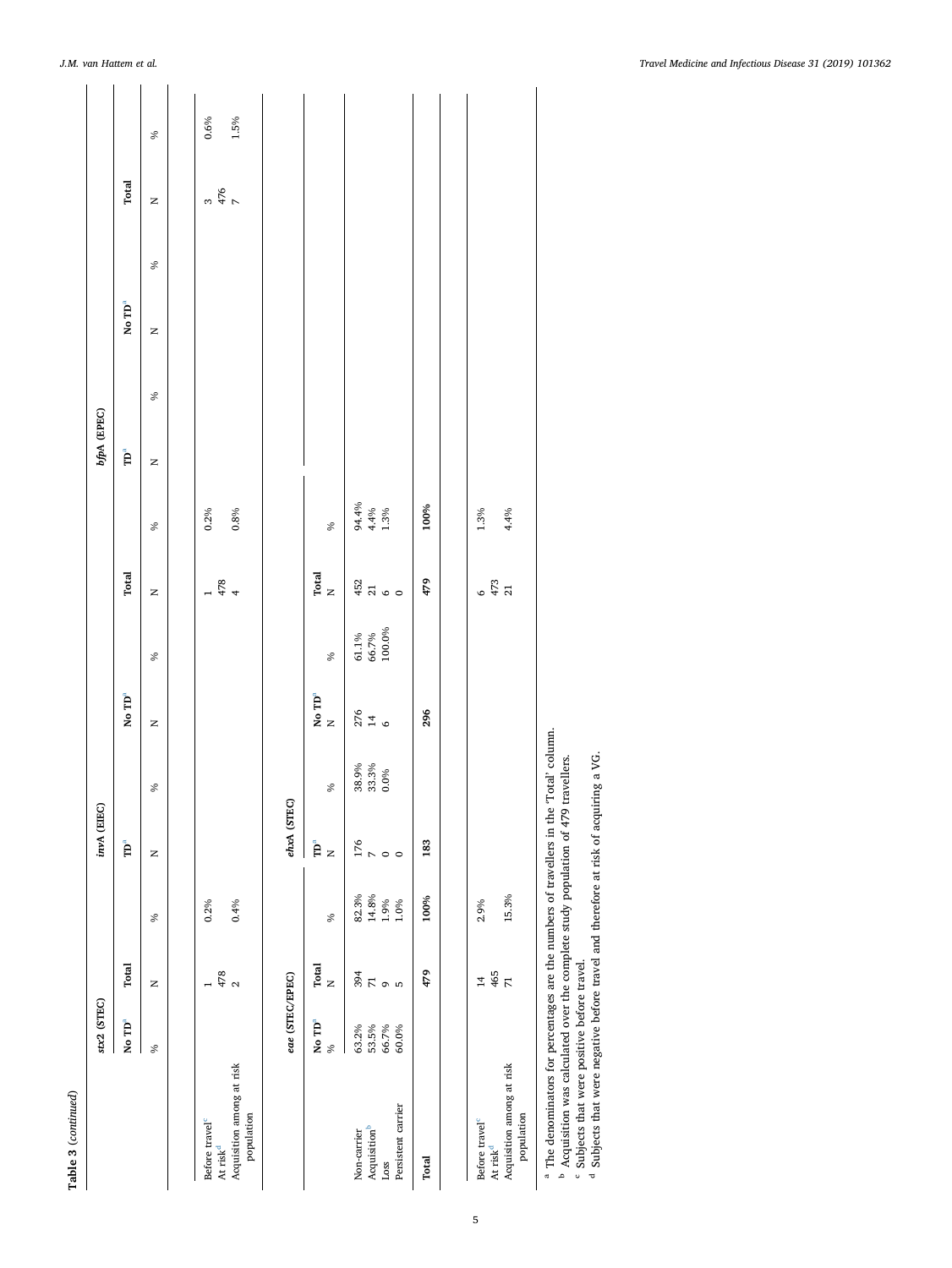<span id="page-5-0"></span>

**Fig. 1.** Plots showing incidence proportions (acquisition rates, panel A and C) and incidence rates per 100 person-days of travel (panel B and D) of *aggR* (EAEC) and *eae* (STEC/EPEC) virulence genes, per subregion visited.

Black line: 95% confidence interval (95%CI). In case 95%CI's do not overlap, the difference in incidence rates between subregions is considered significant.

positive isolate.

# **4. Discussion**

Substantial acquisition of EAEC (*agg*R), STEC and EPEC (*eae*) VGs was observed among international travellers, with the highest acquisition of *aggR* (EAEC) in Northern and Western Africa and of *eae* (STEC/ EPEC) in Eastern and Western Africa. Overall, the risk of acquiring DEC VGs was low in Southern Africa and South America. Acquisition of ETEC, EIEC and STEC genes was relatively low.

The 'weighted selection' strategy and the large sample size made it possible to study acquisition in less visited sub regions with enough power to determine differences between sub-regions. For some genes however, acquisition rates were too low to detect statistical differences in acquisition between sub-regions.

The calculation of incidence rates per 100 pdt in addition of incidence proportions made it possible - as opposed to other studies - to evaluate the effect of time at risk on acquisition. Some significant differences in incidence rates between subregions were not found when comparing incidence proportions. As a shorter travel duration does not seem to lead to less acquistion, one could speculate that VGs are acquired relatively shortly after arrival.

Since qPCR was performed on DNA directly extracted from faecal samples and not on DNA from isolates, the possibility that two genes acquired by a single traveller are present in separate *E. coli* strains or in other bacterial species within the travellers' gut microbiome, cannot be excluded. The prospectively stored scrapings of McConkey agars of the faecal samples of all our travellers provided the opportunity to study the combined acquisition of EAEC/STEC. Although the combination of *aggR* (EAEC) and *stx* (STEC) genes was acquired by 3 travellers, these genes could not be detected in a single *E. coli* strain, indicating these genes may be present in different *E. coli* isolates or strains carrying both genes were present in a quantity that was too low to be cultured.

In agreement with our results, Lääveri and co-workers, who performed a similar study in 459 Finnish travellers, reported EPEC  $(n = 194; 42%)$  and EAEC (192; 42%) genes to be most frequently detected post-travel [[25\]](#page-6-19). ETEC is considered to be an important stool pathogen in travellers and was found in stools of 30% of returned travellers with diarrhoea who visited health clinics in Mexico, Jamaica and India [\[2\]](#page-6-20), whereas we found only 4% acquisition of ETEC (*elt* or *est* genes). The large difference in ETEC-positive travellers post travel can be explained by selection towards a more symptomatic population in the former study, as all included travellers visited health clinics. In the Finnish study, ETEC was detected in post-travel stools of 88/459 travellers (19%) [\[25](#page-6-19)]. Also, acquisition rates of EPEC, EAEC, and EHEC pathotypes were higher in the Finnish study than in the present study, although the definitions of these pathotypes were not fully specified. The differences in acquisition between these two studies could - at least partly - be explained by a difference in pathotype definition. In addition, the difference could be related to the travel period as the Finnish study included travellers between March 2009 and February 2010, whereas in our study travellers were included from November 2012 until November 2013. Another possible explanation is a difference in Ct-value cut-offs for positivity, although analytical sensitivity of both PCR methods are similar [[23,](#page-6-17)[26\]](#page-6-21).

A study by the same Finnish study group in 45 travellers to Benin, West Africa, found high post-travel carriage of EPEC (77%), EAEC in 59% and ETEC in 56% [\[17](#page-6-22)]. A recently published prospective cohort study among French Hajj pilgrims in 2016, found acquisition of EPEC, EAEC, and STEC in 30%, 10%, and 7% of pilgrims, respectively and, in concordance with the present study, little acquisition of ETEC (4%) [[19\]](#page-6-23).

In a Dutch case-control study to study causes of diarrhoea in returned travellers, EAEC and EPEC were also frequently detected, although less frequently than diffuse adherent *E. coli* strains (DAEC). EAEC was found in 8.3% (23/277) and EPEC was found in 8/277 (2.9%) post-travel samples of all included travellers (cases and controls) [[27\]](#page-6-24).

The import of shigatoxin and *aggR* (EAEC) genes by single travellers could potentially lead to the emergence of hypervirulent EHEC strains,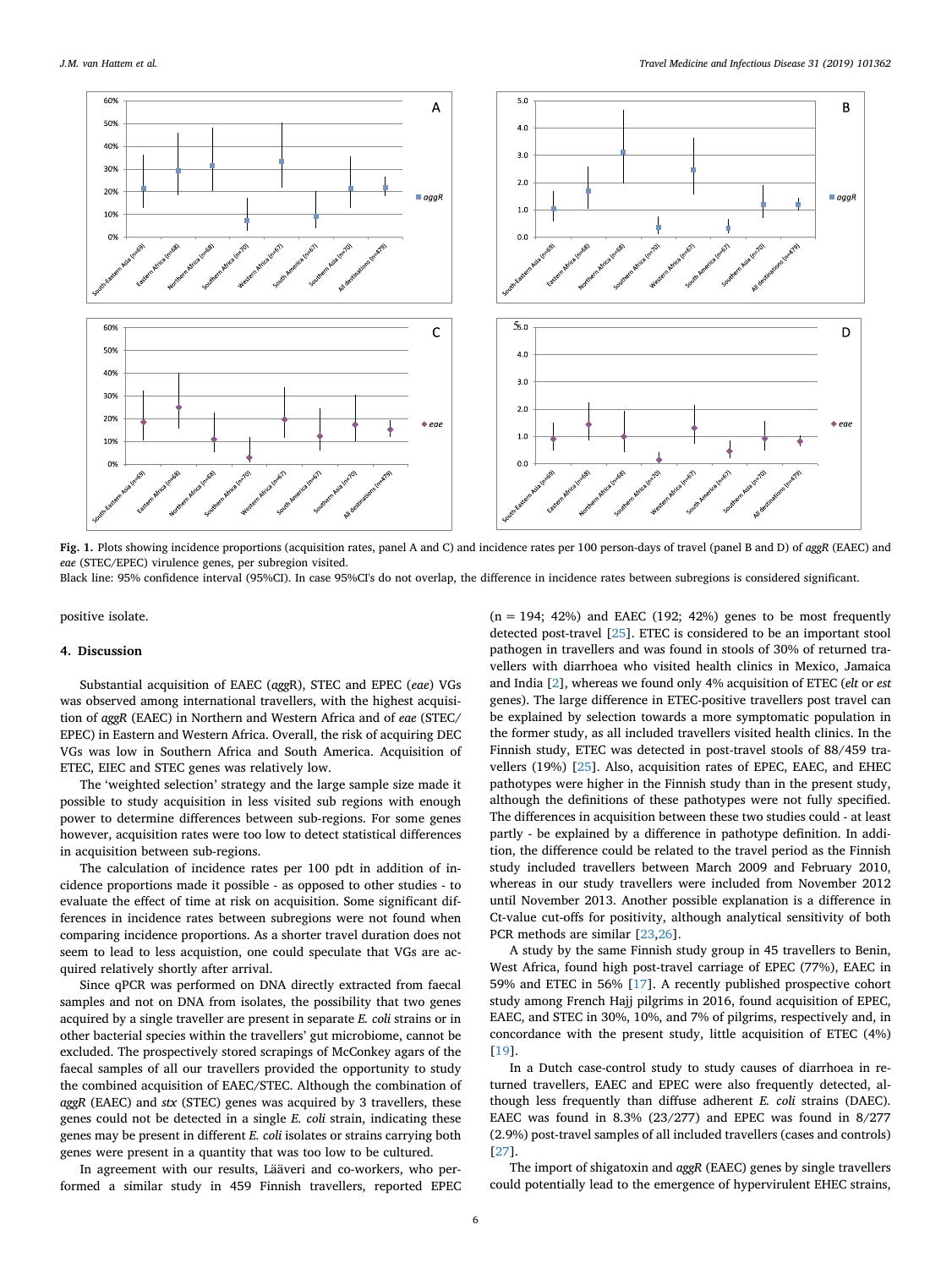through acquisition of *stx* phages by EAEC strains or by horizontal transmission of the (pAA) plasmid on which EAEC virulence genes are located [\[28](#page-6-25)] in the human gut or the environment.

In the present study the risk of acquiring diarrhoeagenic *E. coli* VGs during travel strongly depended on the subregion visited. The large difference in acquisition rates of *aggR* (EAEC) between travellers to Southern Africa and South America and the other subregions does not only reflect a difference in local prevalence and dissemination of VGs, since several studies show EAEC/*agg*R to be highly prevalent in humans and the environment in South America and South Africa [\[29–34](#page-6-26)]. Nevertheless, only little acquisition by travellers to these subregions is seen in this study. Hypothetically, this could be explained by less spread in the food chain or a difference in (hand) hygiene and food handling compared to subregions where acquisition was much higher, such as Northern, Eastern and Western Africa. Surprisingly, although not statistically significant, less acquisition of *aggR* (EAEC) VGs was seen in Southeastern and Southern Asia while these DEC are thought to be highly prevalent in the community in both regions [[35\]](#page-7-0).

The import of pathogenic *E. coli* could potentially lead to subsequent clonal spread or horizontal transmission of VGs. The underlying mechanism through which the risk of acquisition of DEC VGs during travel strongly varies between the visited subregions, needs to be further clarified.

# **Author contributions**

All authors had an important role in initiating and designing the study. JvH and MA collected the samples and AC performed the laboratory analyses. JvH, AC and JP analysed the data. JvH and AC drafted the first version of the manuscript. All authors revised the manuscript critically and contributed to the final version.

# **Conflicts of interest**

<span id="page-6-23"></span><span id="page-6-17"></span><span id="page-6-16"></span><span id="page-6-15"></span><span id="page-6-14"></span>The authors declare that there are no conflicts of interest.

# **Funding**

The COMBAT-study was funded by Netherlands Organisation for Health Research and Development (ZonMw, grant number 205200003). This work is a contribution to EU FP7 ANTIGONE (project number 278976). The funder had no role in study design; in the collection, analysis and interpretation of data; in the writing of the report; and in the decision to submit the article for publication.

# <span id="page-6-18"></span>**Acknowledgements**

<span id="page-6-21"></span><span id="page-6-19"></span>The authors would like to thank Aldert Bart, Richard Molenkamp, Sjoerd Rebers and Bob de Wever from the Department of Medical Microbiology, Academic Medical Center, Amsterdam, Netherlands for their help with DNA extractions.

# <span id="page-6-25"></span><span id="page-6-24"></span>**Appendix A. Supplementary data**

Supplementary data to this article can be found online at [https://](https://doi.org/10.1016/j.tmaid.2018.12.005) [doi.org/10.1016/j.tmaid.2018.12.005.](https://doi.org/10.1016/j.tmaid.2018.12.005)

# <span id="page-6-26"></span>**References**

- <span id="page-6-0"></span>[1] de la Cabada Bauche J, Dupont HL. New developments in traveler's diarrhea [Gastroenterol Hepatol 2011;7\(2\):88–95.](http://refhub.elsevier.com/S1477-8939(18)30448-4/sref1)
- <span id="page-6-20"></span>[2] [Adachi JA, Jiang ZD, Mathewson JJ, Verenkar MP, Thompson S, Martinez-Sandoval F,](http://refhub.elsevier.com/S1477-8939(18)30448-4/sref2)

[et al. Enteroaggregative Escherichia coli as a major etiologic agent in traveler's diarrhea in](http://refhub.elsevier.com/S1477-8939(18)30448-4/sref2) [3 regions of the world. Clin Infect Dis 2001;32\(12\):1706–9.](http://refhub.elsevier.com/S1477-8939(18)30448-4/sref2)

- [3] [Leder K. Advising travellers about management of travellers' diarrhoea. Aust Fam](http://refhub.elsevier.com/S1477-8939(18)30448-4/sref3) [Physician 2015;44\(1–2\):34–7.](http://refhub.elsevier.com/S1477-8939(18)30448-4/sref3)
- <span id="page-6-1"></span>[4] [Okhuysen PC, Dupont HL. Enteroaggregative Escherichia coli \(EAEC\): a cause of acute](http://refhub.elsevier.com/S1477-8939(18)30448-4/sref4) [and persistent diarrhea of worldwide importance. J Infect Dis 2010;202\(4\):503–5.](http://refhub.elsevier.com/S1477-8939(18)30448-4/sref4)
- <span id="page-6-2"></span>[5] [Boisen N, Struve C, Scheutz F, Krogfelt KA, Nataro JP. New adhesin of enteroaggregative](http://refhub.elsevier.com/S1477-8939(18)30448-4/sref5) [Escherichia coli related to the Afa/Dr/AAF Family. Infection and Immunity](http://refhub.elsevier.com/S1477-8939(18)30448-4/sref5) [2008;76\(7\):3281–92.](http://refhub.elsevier.com/S1477-8939(18)30448-4/sref5)
- <span id="page-6-22"></span><span id="page-6-13"></span><span id="page-6-12"></span><span id="page-6-11"></span><span id="page-6-10"></span><span id="page-6-9"></span><span id="page-6-8"></span><span id="page-6-7"></span><span id="page-6-6"></span><span id="page-6-5"></span><span id="page-6-4"></span><span id="page-6-3"></span>[6] [Kaper JB, Nataro JP, Mobley HL. Pathogenic Escherichia coli. Nat Rev Microbiol](http://refhub.elsevier.com/S1477-8939(18)30448-4/sref6)  $2004.2(2) \cdot 123 - 40$ 
	- [7] [Nataro JP, Kaper JB. Diarrheagenic Escherichia coli. Clin Microbiol Rev](http://refhub.elsevier.com/S1477-8939(18)30448-4/sref7) [1998;11\(1\):142–201.](http://refhub.elsevier.com/S1477-8939(18)30448-4/sref7)
	- [8] [Nataro JP. Enteroaggregative Escherichia coli pathogenesis. Curr Opin Gastroenterol](http://refhub.elsevier.com/S1477-8939(18)30448-4/sref8) [2005;21\(1\):4–8.](http://refhub.elsevier.com/S1477-8939(18)30448-4/sref8)
	- [9] [Frank C, Werber D, Cramer JP, Askar M, Faber M, an der Heiden M, et al. Epidemic profile](http://refhub.elsevier.com/S1477-8939(18)30448-4/sref9) [of shiga-toxin–producing Escherichia coli O104:H4 outbreak in Germany. N Engl J Med](http://refhub.elsevier.com/S1477-8939(18)30448-4/sref9) [2011;365\(19\):1771–80.](http://refhub.elsevier.com/S1477-8939(18)30448-4/sref9)
	- [10] [European Food Safety A. Tracing seeds, in particular fenugreek \(Trigonella foenum](http://refhub.elsevier.com/S1477-8939(18)30448-4/sref10)[graecum\) seeds, in relation to the Shiga toxin-producing E. coli \(STEC\) O104:H4 2011](http://refhub.elsevier.com/S1477-8939(18)30448-4/sref10) [Outbreaks in Germany and France. EFSA Supporting Publications 2011;8\(7\). \[n/a-n/a\].](http://refhub.elsevier.com/S1477-8939(18)30448-4/sref10)
	- [11] [Buchholz U, Bernard H, Werber D, Bohmer MM, Remschmidt C, Wilking H, et al. German](http://refhub.elsevier.com/S1477-8939(18)30448-4/sref11) [outbreak of Escherichia coli O104:H4 associated with sprouts. N Engl J Med](http://refhub.elsevier.com/S1477-8939(18)30448-4/sref11) [2011;365\(19\):1763–70.](http://refhub.elsevier.com/S1477-8939(18)30448-4/sref11)
	- [12] [van Hattem JM, Arcilla MS, Bootsma MC, van Genderen PJ, Goorhuis A, Grobusch MP,](http://refhub.elsevier.com/S1477-8939(18)30448-4/sref12) [et al. Prolonged carriage and potential onward transmission of carbapenemase-producing](http://refhub.elsevier.com/S1477-8939(18)30448-4/sref12) [Enterobacteriaceae in Dutch travelers. Future Microbiol 2016;11:857–64.](http://refhub.elsevier.com/S1477-8939(18)30448-4/sref12)
	- [13] [Arcilla MS, van Hattem JM, Haverkate MR, Bootsma MC, van Genderen PJ, Goorhuis A,](http://refhub.elsevier.com/S1477-8939(18)30448-4/sref13) [et al. Import and spread of extended-spectrum beta-lactamase-producing](http://refhub.elsevier.com/S1477-8939(18)30448-4/sref13) [Enterobacteriaceae by international travellers \(COMBAT study\): a prospective, multi](http://refhub.elsevier.com/S1477-8939(18)30448-4/sref13)[centre cohort study. Lancet Infect Dis 2017;17\(1\):78–85.](http://refhub.elsevier.com/S1477-8939(18)30448-4/sref13)
	- [14] [Herold S, Karch H, Schmidt H. Shiga toxin-encoding bacteriophages–genomes in motion.](http://refhub.elsevier.com/S1477-8939(18)30448-4/sref14) [Int J Med Microbiol 2004;294\(2–3\):115–21.](http://refhub.elsevier.com/S1477-8939(18)30448-4/sref14)
	- [15] [Khalil RK, Skinner C, Patfield S, He X. Phage-mediated Shiga toxin \(Stx\) horizontal gene](http://refhub.elsevier.com/S1477-8939(18)30448-4/sref15) [transfer and expression in non-Shiga toxigenic Enterobacter and Escherichia coli strains.](http://refhub.elsevier.com/S1477-8939(18)30448-4/sref15) [Pathog Dis 2016;74\(5\).](http://refhub.elsevier.com/S1477-8939(18)30448-4/sref15)
	- [16] [Paschke C, Apelt N, Fleischmann E, Perona P, Walentiny C, Löscher T, et al. Controlled](http://refhub.elsevier.com/S1477-8939(18)30448-4/sref16) [study on enteropathogens in travellers returning from the tropics with and without](http://refhub.elsevier.com/S1477-8939(18)30448-4/sref16) [diarrhoea. Clin Microbiol Infect 2011;17\(8\):1194–200.](http://refhub.elsevier.com/S1477-8939(18)30448-4/sref16)
	- [17] [Lääveri T, Pakkanen SH, Antikainen J, Riutta J, Mero S, Kirveskari J, et al. High number](http://refhub.elsevier.com/S1477-8939(18)30448-4/sref17) [of diarrhoeal co-infections in travellers to Benin, West Africa. BMC Infect Dis](http://refhub.elsevier.com/S1477-8939(18)30448-4/sref17) [2014;14\(1\):1–7.](http://refhub.elsevier.com/S1477-8939(18)30448-4/sref17)
	- [18] [Laaveri T, Antikainen J, Pakkanen SH, Kirveskari J, Kantele A. Prospective study of pa](http://refhub.elsevier.com/S1477-8939(18)30448-4/sref18)[thogens in asymptomatic travellers and those with diarrhoea: aetiological agents re](http://refhub.elsevier.com/S1477-8939(18)30448-4/sref18)[visited. Clin Microbiol Infect 2016;22\(6\):535–41.](http://refhub.elsevier.com/S1477-8939(18)30448-4/sref18)
	- [19] [Sow D, Dogue F, Edouard S, Drali T, Prades S, Battery E, et al. Acquisition of enteric](http://refhub.elsevier.com/S1477-8939(18)30448-4/sref19) [pathogens by pilgrims during the 2016 Hajj pilgrimage: a prospective cohort study. Trav](http://refhub.elsevier.com/S1477-8939(18)30448-4/sref19) [Med Infect Dis 2018;25:26–30.](http://refhub.elsevier.com/S1477-8939(18)30448-4/sref19)
	- [20] [Ruppe E, Armand-Lefevre L, Estellat C, Consigny PH, El Mniai A, Boussadia Y, et al. High](http://refhub.elsevier.com/S1477-8939(18)30448-4/sref20) [rate of acquisition but short duration of carriage of multidrug-resistant](http://refhub.elsevier.com/S1477-8939(18)30448-4/sref20) [Enterobacteriaceae after travel to the tropics. Clin Infect Dis 2015;61\(4\):593–600.](http://refhub.elsevier.com/S1477-8939(18)30448-4/sref20)
	- [21] [Arcilla MS, van Hattem JM, Bootsma MC, van Genderen PJ, Goorhuis A, Schultsz C, et al.](http://refhub.elsevier.com/S1477-8939(18)30448-4/sref21) [The Carriage of Multiresistant Bacteria after Travel \(COMBAT\) prospective cohort study:](http://refhub.elsevier.com/S1477-8939(18)30448-4/sref21) [methodology and design. BMC Public Health 2014;14:410.](http://refhub.elsevier.com/S1477-8939(18)30448-4/sref21)
	- [22] [Cabal A, Gomez-Barrero S, Porrero C, Barcena C, Lopez G, Canton R, et al. Assessment of](http://refhub.elsevier.com/S1477-8939(18)30448-4/sref22) [virulence factors characteristic of human Escherichia coli pathotypes and antimicrobial](http://refhub.elsevier.com/S1477-8939(18)30448-4/sref22) [resistance in O157:H7 and non-O157:H7 isolates from livestock in Spain. Appl Environ](http://refhub.elsevier.com/S1477-8939(18)30448-4/sref22) [Microbiol 2013;79\(13\):4170–2.](http://refhub.elsevier.com/S1477-8939(18)30448-4/sref22)
	- [23] [Cabal A, Geue L, Gomez-Barrero S, Barth S, Barcena C, Hamm K, et al. Detection of](http://refhub.elsevier.com/S1477-8939(18)30448-4/sref23) [virulence-associated genes characteristic of intestinal Escherichia coli pathotypes, in](http://refhub.elsevier.com/S1477-8939(18)30448-4/sref23)[cluding the enterohemorrhagic/enteroaggregative O104:H4, in bovines from Germany](http://refhub.elsevier.com/S1477-8939(18)30448-4/sref23) [and Spain. Microbiol Immunol 2015;59\(8\):433–42.](http://refhub.elsevier.com/S1477-8939(18)30448-4/sref23)
	- [24] MedCalc statistical software version 16.4.3 (MedCalc software bvba, ostend, Belgium. 2016<https://www.medcalc.org>.
	- [25] [Laaveri T, Vilkman K, Pakkanen SH, Kirveskari J, Kantele A. A prospective study of](http://refhub.elsevier.com/S1477-8939(18)30448-4/sref25) [travellers' diarrhoea: analysis of pathogen findings by destination in various \(sub\)tropical](http://refhub.elsevier.com/S1477-8939(18)30448-4/sref25) [regions. Clin Microbiol Infect 2018;24\(8\):908 e9–16.](http://refhub.elsevier.com/S1477-8939(18)30448-4/sref25)
	- [26] [Antikainen J, Kantele A, Pakkanen SH, Lääveri T, Riutta J, Vaara M, Kirveskari J. A](http://refhub.elsevier.com/S1477-8939(18)30448-4/sref26) [quantitative polymerase chain reaction assay for rapid detection of 9 pathogens directly](http://refhub.elsevier.com/S1477-8939(18)30448-4/sref26) [from stools of travelers with diarrhea. Clin Gastroenterol Hepatol 2013](http://refhub.elsevier.com/S1477-8939(18)30448-4/sref26) [Oct;11\(10\):1300–1307.e3.](http://refhub.elsevier.com/S1477-8939(18)30448-4/sref26)
	- [27] [Schultsz C, van den Ende J, Cobelens F, Vervoort T, van Gompel A, Wetsteyn JC, et al.](http://refhub.elsevier.com/S1477-8939(18)30448-4/sref27) [Diarrheagenic Escherichia coli and acute and persistent diarrhea in returned travelers. J](http://refhub.elsevier.com/S1477-8939(18)30448-4/sref27) [Clin Microbiol 2000;38\(10\):3550–4.](http://refhub.elsevier.com/S1477-8939(18)30448-4/sref27)
	- [28] [Jenkins C, Chart H, Willshaw GA, Cheasty T, Smith HR. Genotyping of enteroaggregative](http://refhub.elsevier.com/S1477-8939(18)30448-4/sref28) [Escherichia coli and identification of target genes for the detection of both typical and](http://refhub.elsevier.com/S1477-8939(18)30448-4/sref28) [atypical strains. Diagn Microbiol Infect Dis 2006;55\(1\):13–9.](http://refhub.elsevier.com/S1477-8939(18)30448-4/sref28)
	- [29] [Scaletsky IC, Fabbricotti SH, Silva SO, Morais MB, Fagundes-Neto U. HEp-2-adherent](http://refhub.elsevier.com/S1477-8939(18)30448-4/sref29) [Escherichia coli strains associated with acute infantile diarrhea, Sao Paulo, Brazil. Emerg](http://refhub.elsevier.com/S1477-8939(18)30448-4/sref29) [Infect Dis 2002;8\(8\):855–8.](http://refhub.elsevier.com/S1477-8939(18)30448-4/sref29)
	- [30] [Abia AL, Ubomba-Jaswa E, Momba MN. Occurrence of diarrhoeagenic Escherichia coli](http://refhub.elsevier.com/S1477-8939(18)30448-4/sref30) [virulence genes in water and bed sediments of a river used by communities in Gauteng,](http://refhub.elsevier.com/S1477-8939(18)30448-4/sref30) [South Africa. Environ Sci Pollut Res Int 2016;23\(15\):15665–74.](http://refhub.elsevier.com/S1477-8939(18)30448-4/sref30)
	- [31] [Ndlovu T, Le Roux M, Khan W, Khan S. Co-detection of virulent Escherichia coli genes in](http://refhub.elsevier.com/S1477-8939(18)30448-4/sref31) [surface water sources. PLoS One 2015;10\(2\):e0116808.](http://refhub.elsevier.com/S1477-8939(18)30448-4/sref31)